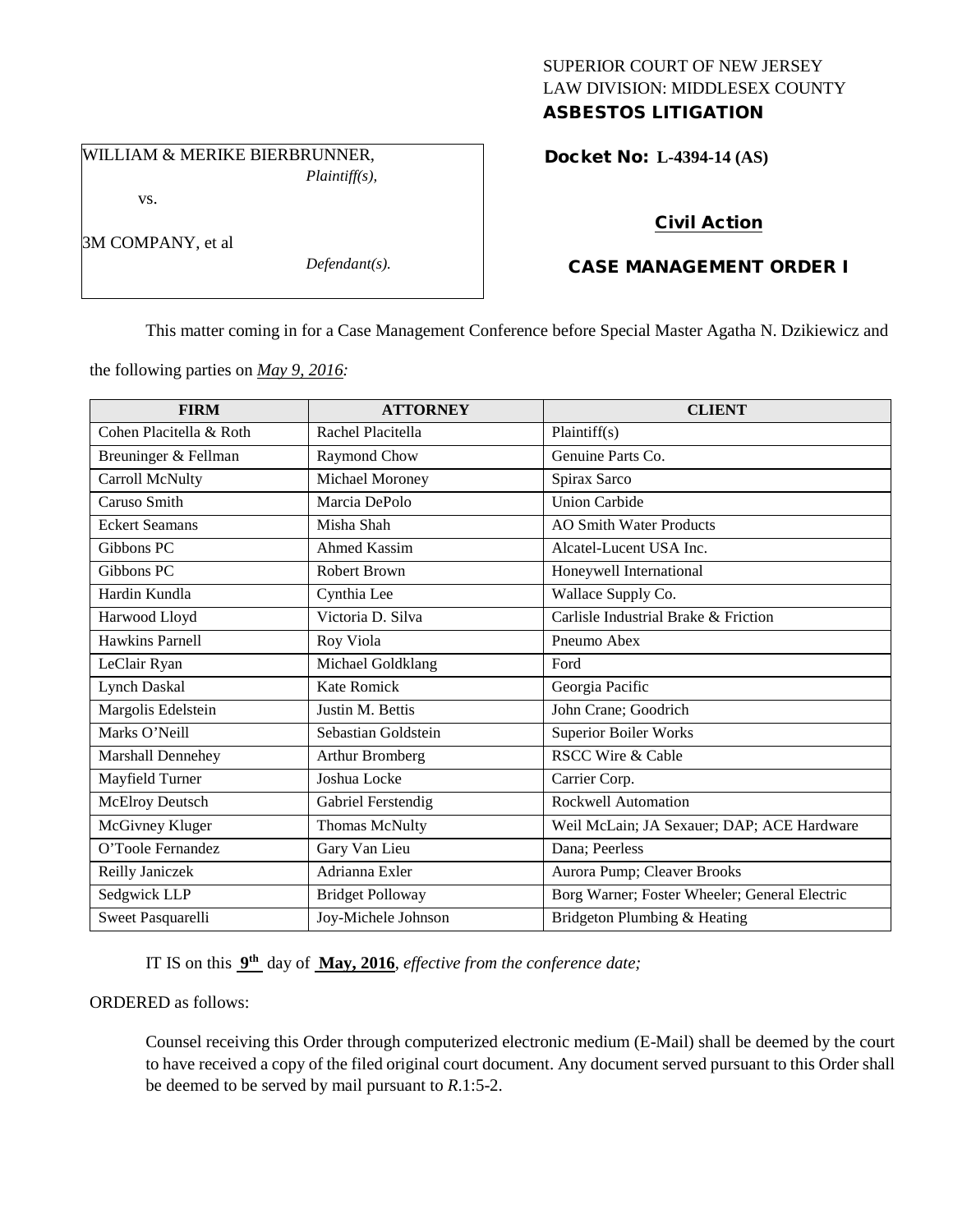Defense counsel shall notify plaintiff's counsel within thirty (30) days of the date of this Order if their client was incorrectly named in the Complaint. Counsel may be barred from raising this defense at a later time for failure to comply.

### **DISCOVERY**

| May 27, 2016      | Defendants shall serve answers to standard interrogatories by this date.                                                                                                                                    |
|-------------------|-------------------------------------------------------------------------------------------------------------------------------------------------------------------------------------------------------------|
| June 17, 2016     | Plaintiff shall propound supplemental interrogatories and document requests by this date.                                                                                                                   |
| July 22, 2016     | Defendants shall serve answers to supplemental interrogatories and document requests by this<br>date.                                                                                                       |
| June 17, 2016     | Defendants shall propound supplemental interrogatories and document requests by this date.                                                                                                                  |
| July 22, 2016     | Plaintiff shall serve answers to supplemental interrogatories and document requests by this<br>date.                                                                                                        |
| October 31, 2016  | Fact discovery, including depositions, shall be completed by this date. Plaintiff's counsel shall<br>contact the Special Master within one week of this deadline if all fact discovery is not<br>completed. |
| December 16, 2016 | Depositions of corporate representatives shall be completed by this date.                                                                                                                                   |

## **EARLY SETTLEMENT**

- January 6, 2017 Settlement demands shall be served on all counsel and the Special Master by this date.
- February 8, 2017 @ 10:00am Early settlement conference. All defense counsel shall appear with authority to negotiate settlement and have a representative authorized to negotiate settlement available by phone. Any request to be excused from the settlement conference shall be made to the Special Master no later than 4:00pm of the day prior to the conference.

### **SUMMARY JUDGMENT MOTION PRACTICE**

- February17, 2017 Plaintiff's counsel shall advise, in writing, of intent not to oppose motions by this date.
- March 3, 2017 Summary judgment motions shall be filed no later than this date.
- March 31, 2017 Last return date for summary judgment motions.

### **MEDICAL DEFENSE**

- September 9, 2016 Plaintiff shall serve medical expert reports by this date.
- February 28, 2017 The defense medical examination of plaintiff(s) shall be completed by this date.
- April 28, 2017 Defendants shall identify its medical experts and serve medical reports, if any, by this date. **In addition, defendants shall notify plaintiff's counsel (as well as all counsel of record) of a joinder in an expert medical defense by this date.**

\_\_\_\_\_\_\_\_\_\_\_\_\_\_\_\_\_\_\_\_\_\_\_\_\_\_\_\_\_\_\_\_\_\_\_\_\_\_\_\_\_\_\_\_\_\_\_\_\_\_\_\_\_\_\_\_\_\_\_\_\_\_\_\_\_\_\_\_\_\_\_\_\_\_\_\_\_\_\_\_\_\_\_\_\_\_\_\_\_\_\_\_\_\_\_\_\_\_\_\_\_\_\_\_\_\_\_\_\_\_